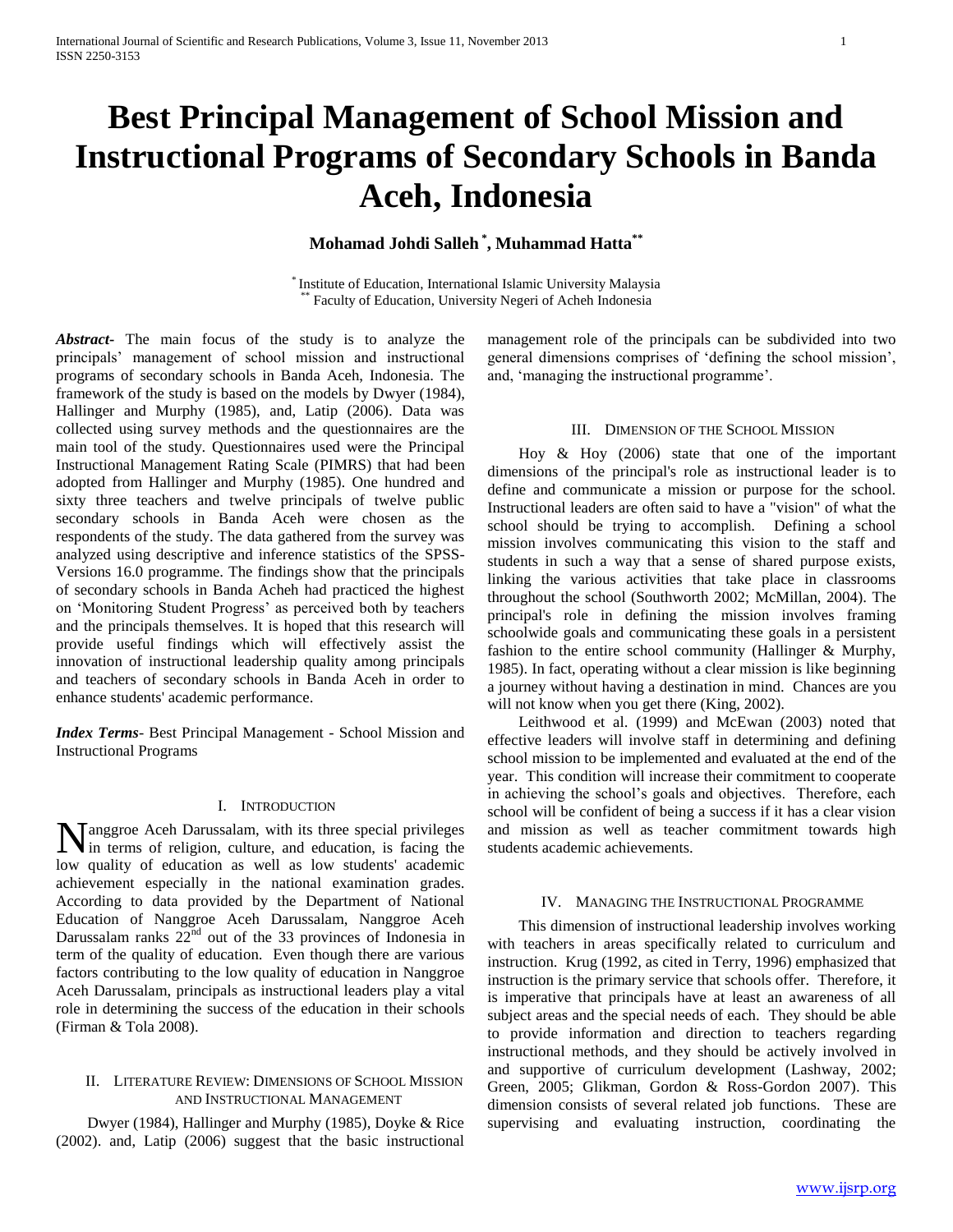curriculum, and monitoring student progress (Andrews & Soder 1987).

 Major findings on the subject indicate that principals who are strong in these areas make a considerable impact on the function of the school (Hallinger & Murphy, 1987; Lashway, 1999;. Quinn, 2002; Fullan, 2002; Firman & Tola 2008).

 Based on that reason, it is appropriate to conduct this study because there are no studies on the practice of instructional leadership among secondary school principals in Banda Aceh. More specifically, the main focus of the study is to analyze the principals' management of school mission and instructional programs of secondary schools in Banda Aceh, Indonesia.

## V. OBJECTIVE OF THE STUDY

 The objective of this study is to identify best principal management of school mission and instructional programs of secondary schools in Banda Aceh, Indonesia and to analyze the relationship with students' academic achievement.

#### VI. RESEARCH METHODOLOGY

 The questionnaires used were the Principal Instructional Management Rating Scale (PIMRS) that had been adopted from Hallinger and Murphy (1985). One hundred and sixty three teachers and twelve principals of twelve high achievements public secondary schools in Banda Aceh were chosen as the respondents of the study. The data gathered from the survey was

analyzed using descriptive and inference statistics of the SPSS-Versions 16.0 programme.

 The respondents, the principals' demographic background contains the five variables of gender, age, academic qualifications, teaching experience and years of experience as principal. The teachers' demographic background contains the four variables of gender, age, academic qualifications, and teaching experience (Best & Kahn 2003; Creswell 2005).

#### VII. DATA ANALYSIS AND RESULT OF THE STUDY

 The practice of five job functions can be measured based on the interpretation of mean score classified into 4 levels (Latip, 2006). Those 4 levels are low level or not implemented  $(x =$  $1.000 - 2.000$ , simple low level (x = 2.001 – 3.000), simple high level (x = 4.001 – 4.000), and high level (x = 4.001 – 5.000).

The data analysis and result of the study are presented in the following sections.

### **Research Question:**

 **What is the best practice of Management of School Mission and Instructional Program among the principals of secondary schools in Banda Aceh?**

 The detailed distribution of each function of Management of School Mission and Instructional Programme among the principals of secondary schools in Banda Aceh is shown in Table 1.

# **Table 1: The best practice of Management of School Mission and Instructional Program among the principals of secondary schools in Banda Aceh according to Principals' and Teachers' Perceptions (n = 175)**

| <b>Frequency &amp; Percentage</b>                      |                                   |                                    |                                    |                                        | ಕ     |                         |                        |
|--------------------------------------------------------|-----------------------------------|------------------------------------|------------------------------------|----------------------------------------|-------|-------------------------|------------------------|
| The Functions of<br><b>Instructional</b><br>Leadership | Mean<br>$(1.000 -$<br>2.000)<br>L | Mean<br>$(2.001 -$<br>3.000)<br>SL | Mean<br>$(3.001 -$<br>4.000)<br>SН | Mean<br>$(4.001 - Mean)$<br>5.000<br>H |       | Implementation<br>Level | Superiority<br>Ranking |
| Framing<br>School<br>Goals                             | 2<br>1.1%                         | 16<br>9.1%                         | 72<br>41.2%                        | 85<br>48.6%                            | 3.957 | Simple High             | $\overline{2}$         |
| Communicating<br><b>School Goals</b>                   | 2<br>1.1%                         | 16<br>9.1%                         | 94<br>53.8%                        | 63<br>36%                              | 3.872 | Simple High             | 4                      |
| Supervising<br>and<br>Evaluating<br>Instruction        | $\mathcal{E}$<br>1.7%             | 23<br>13.1%                        | 98<br>56%                          | 51<br>29.2%                            | 3.750 | Simple High             | 5                      |
| Coordinating<br>Curriculum                             | $\mathfrak{D}$<br>1.1%            | 17<br>9.7%                         | 83<br>47.5%                        | 73<br>41.7%                            | 3.913 | Simple High             | 3                      |
| Monitoring Student<br>Progress                         | 1<br>0.6%                         | 18<br>10.3%                        | 59<br>33.7%                        | 97<br>55.4%                            | 4.072 | High                    | 1                      |
| Total Mean $(X)$                                       |                                   |                                    |                                    |                                        | 3.836 | <b>Simple High</b>      |                        |

 $* L = Low$ ;  $SL = Simple Low$ ;  $SH = Simple High$ ;  $H = High$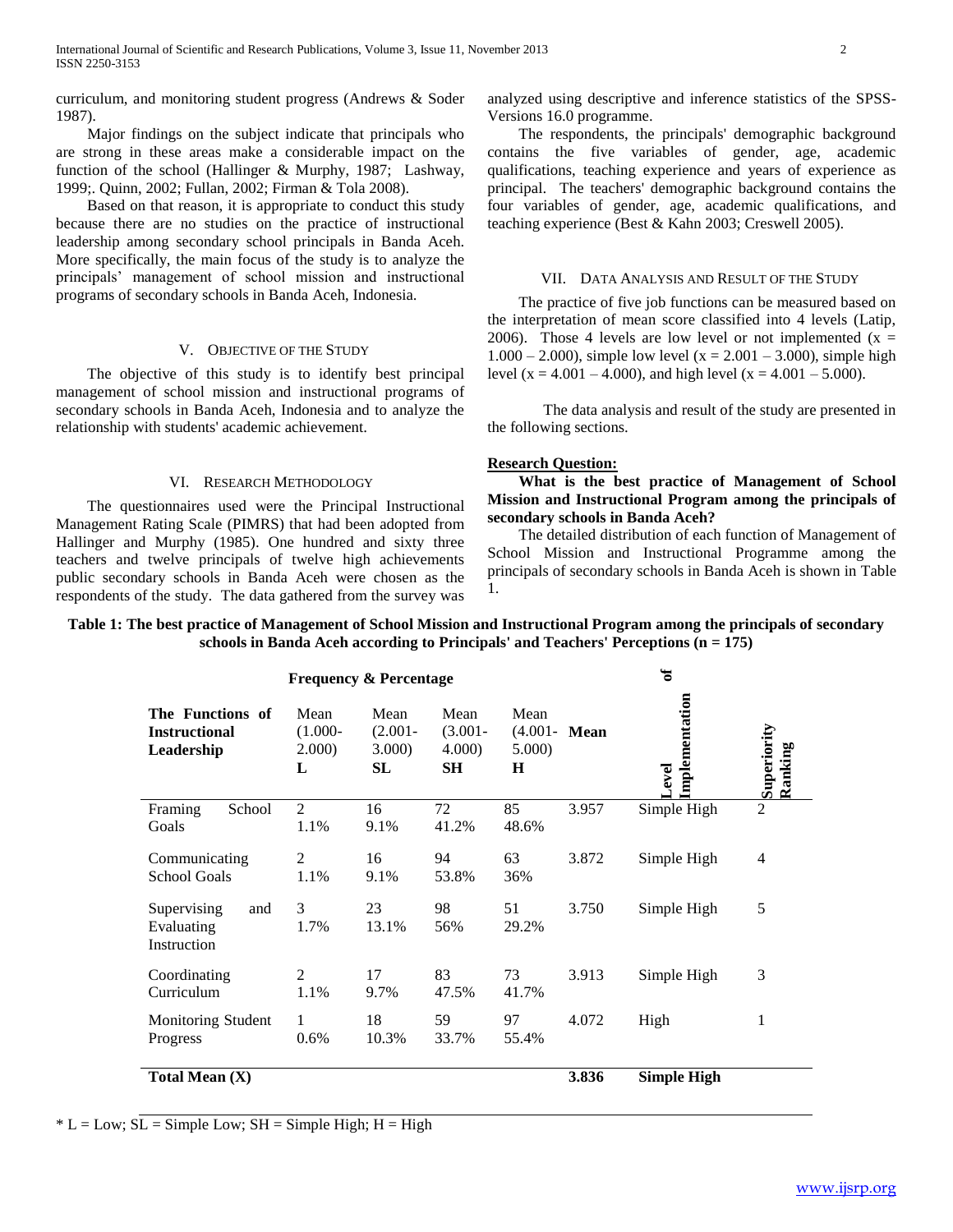The table exhibits that the best practice of Management of School Mission and Instructional Program among the principals of secondary schools in Banda Aceh according to Principals' and Teachers' Perceptions was 'Monitoring Student Progress' mean 4.072 implemented at 'high' level. It was followed by 'Framing School Goals' mean 3.957, 'Coordinating Curriculum' mean 3.913, 'Communicating School Goals' mean 3.872, and, 'Supervising and Evaluating Instruction' mean 3.750.

 **Discussion on the best practice of Monitoring Student Progress among the principals of secondary schools in Banda Aceh**

 Table 2 shows in detail the mean score, standard deviation and the level of implementation of each task related to this function.

| Table 2: The Practice of Monitoring Student Progress as perceived by Principals and Teachers |  |
|----------------------------------------------------------------------------------------------|--|
| $(n = 175)$                                                                                  |  |

|                | The Tasks of Monitoring Student<br><b>Progress</b>                                                                                              | <b>Mean</b> | Std.<br><b>Deviation</b> | Level<br>of<br>Implementation |
|----------------|-------------------------------------------------------------------------------------------------------------------------------------------------|-------------|--------------------------|-------------------------------|
| 1.             | Meet individually with teachers to 3.966<br>discuss student academic progress                                                                   |             | 0.830                    | Simple High                   |
| 2.             | Discuss the item analysis of tests with 4.080<br>the faculty to identify strengths and<br>weaknesses<br>the<br>instructional<br>in<br>programme |             | 0.812                    | High                          |
| 3.             | Use test results to assess progress 4.234<br>towards school goals                                                                               |             | 0.908                    | High                          |
| 4.             | Distribute test results in a timely 4.023<br>fashion                                                                                            |             | 0.953                    | High                          |
| 5 <sub>1</sub> | teachers<br>$\sigma$ f<br>the<br>school's 4.086<br>Inform<br>performance results in written form<br>(e.g. in a memo or newsletter)              |             | 0.801                    | High                          |
| 6.             | Inform<br>$\sigma$ f<br>the<br>school's $4.143$<br>students<br>performance results                                                              |             | 0.889                    | High                          |
| 7.             | Identify students whose test results<br>indicate a need for special instruction<br>such as remediation or enrichment                            | 3.949       | 0.886                    | Simple High                   |
| 8.             | find<br>Develop<br>the<br><sub>or</sub><br>appropriate<br>instructional programme(s) for students<br>whose test results indicate a need         | 4.097       | 0.895                    | High                          |
|                | Total Mean (X)                                                                                                                                  | 4.072       | 0.670                    | <b>High</b>                   |

 The findings of the study show that two tasks involved in monitoring student progress were implemented at the simple high level, i.e. first, meet individually with teachers to discuss student academic progress, with a mean score of 3.966 and standard deviation of 0.830. Secondly, identify students whose test results indicate a need for special instruction, with a mean score is 3.949 and standard deviation of 0.886. Meanwhile, other tasks related to this function were implemented by principals at a high level with mean scores ranging from 4.023 to 4.234.

 Moreover, the result of the data analysis as shown in Table 3 indicates that there was a significant relationship between monitoring student progress and students' academic achievement. This is clear when the Pearson Correlation shows  $r = 0.207$ , p<0.05.